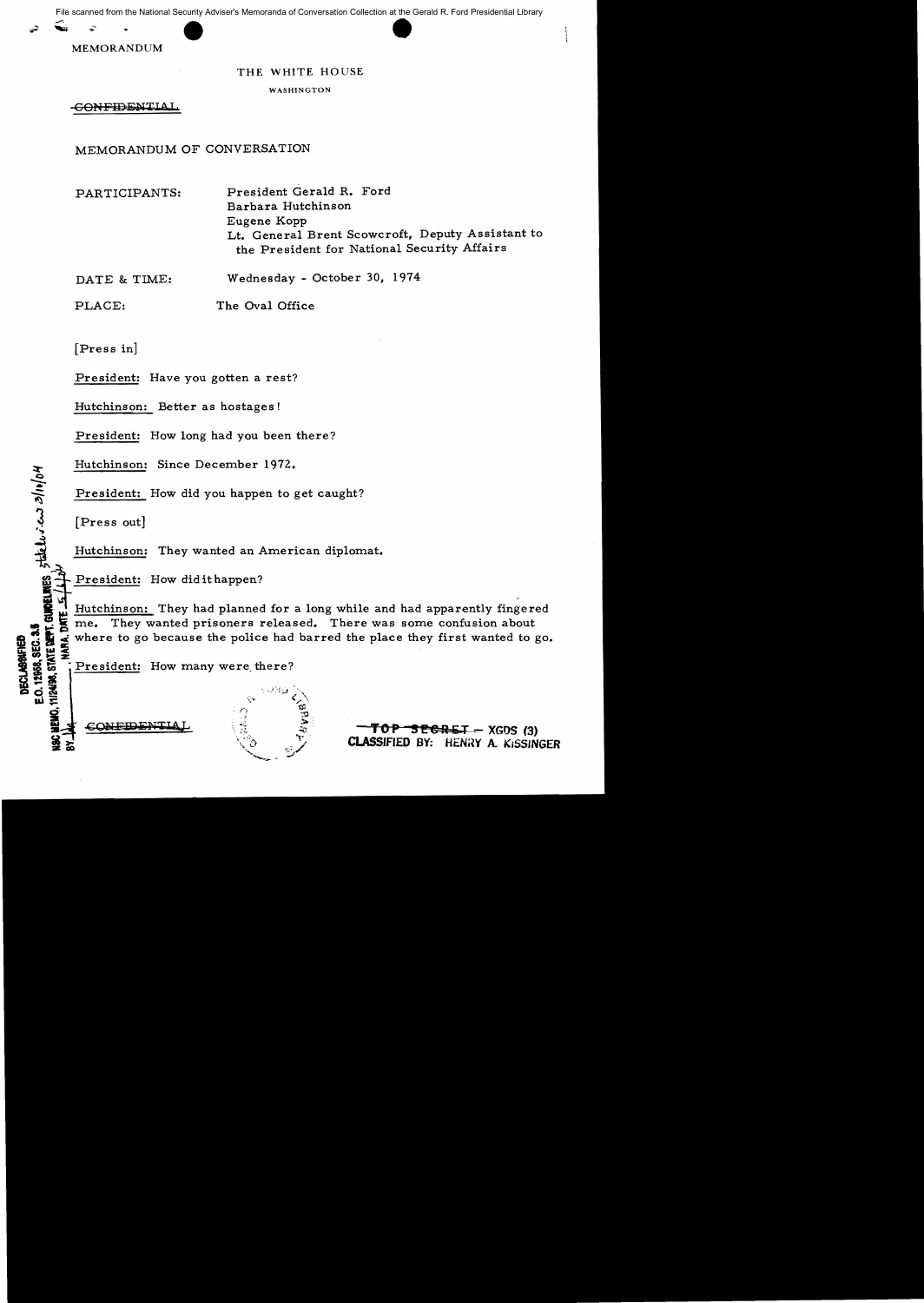**CONFIDENTIAL** 

್್

Hutchinson: Seven.

President: Were they all terrorists?

Hutchinson: Yes, they all had records.

President: Was there any competition for leadership?

Hutchinson: There were three principals, but one was the charismatic leader, the second the theoretician, and the third got discouraged right away. Just a matter for us of sitting it out.

 $\bullet$ 

 $-2 -$ 

President: What happened to them?

Hutchinson: The last I heard they were in Panama in hospital gowns, well surrounded.

. Kopp: Mexico, the Peruvians and Cuba had refused. We had to put pressure on Panama to take them.

President: Your actions were in the highest tradition of the Foreign Service. It took courage and also a sense of humor.

Hutchinson: It couldn't have happened under a better Ambassador. I had worked for him twice.

President: You should write a book.

Hutchinson: I have already wirtten an article for USIA news.

. . Kopp: We had one kidnapped and shot in Argentina -- by coincidence I met him just before Barbara was kidnapped.

Hutchinson: I was so chagrined at all the trouble and publicity.

President: We were very proud of you. It was in the best and highest tradition of the Foreign Service.

J"

Kopp: We have good machinery for these matters. The family all know that way. .

## -CONFmEN'f'fAL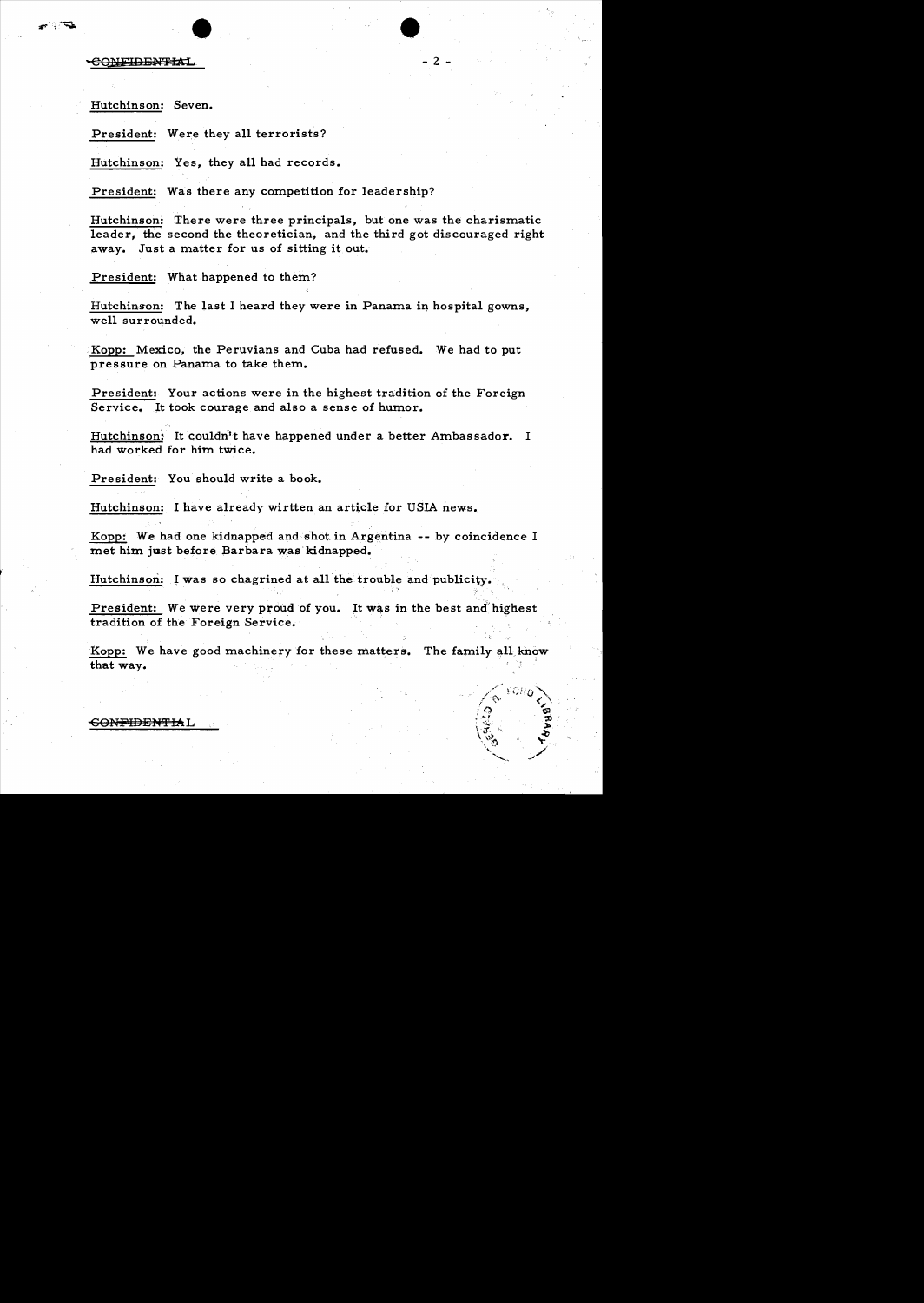P/Barbara Hutchman /EugeneKopy  $P_{\text{max}}$ P Hung you getting wet H Berter of historyl P Have long been there H Suin Der 72 P Have did you lopper to get compte Purs out HTem commitation US dip. P Aven did it hyper.<br>It Truy hat planned for long cybings + had opparently to go because your med barred to dare I start may use they  $H$   $\Lambda$ Paracton are terraints? H yes try all had records. V Was there any competition for hadring? H Tenu cette 3 principale, ent one vous à chanometre crypt anony Just a motter for us of setting it <u>unt</u> P colhot happened to Them? It hast I heard they were in Pomomen in hapited commes well fremmented.<br>Kopp The Cotons them follows was had upred - as haltput presence Provincent Con Um P. Your actions in Inghat hubiting ES. St tosts comment of also a suise of himse H content him troppment until a titre and I had worked for him time. ୁ ଜ**ଠ**ନ୍

**E.O. 12958, SEC. 3.5** NSC MEMO, 11/24/98, STATE DEPT. GUNDELINES, State lev. eur  $2/10/04$ NARA, DATE  $5/1/04$ **BY\_LE**